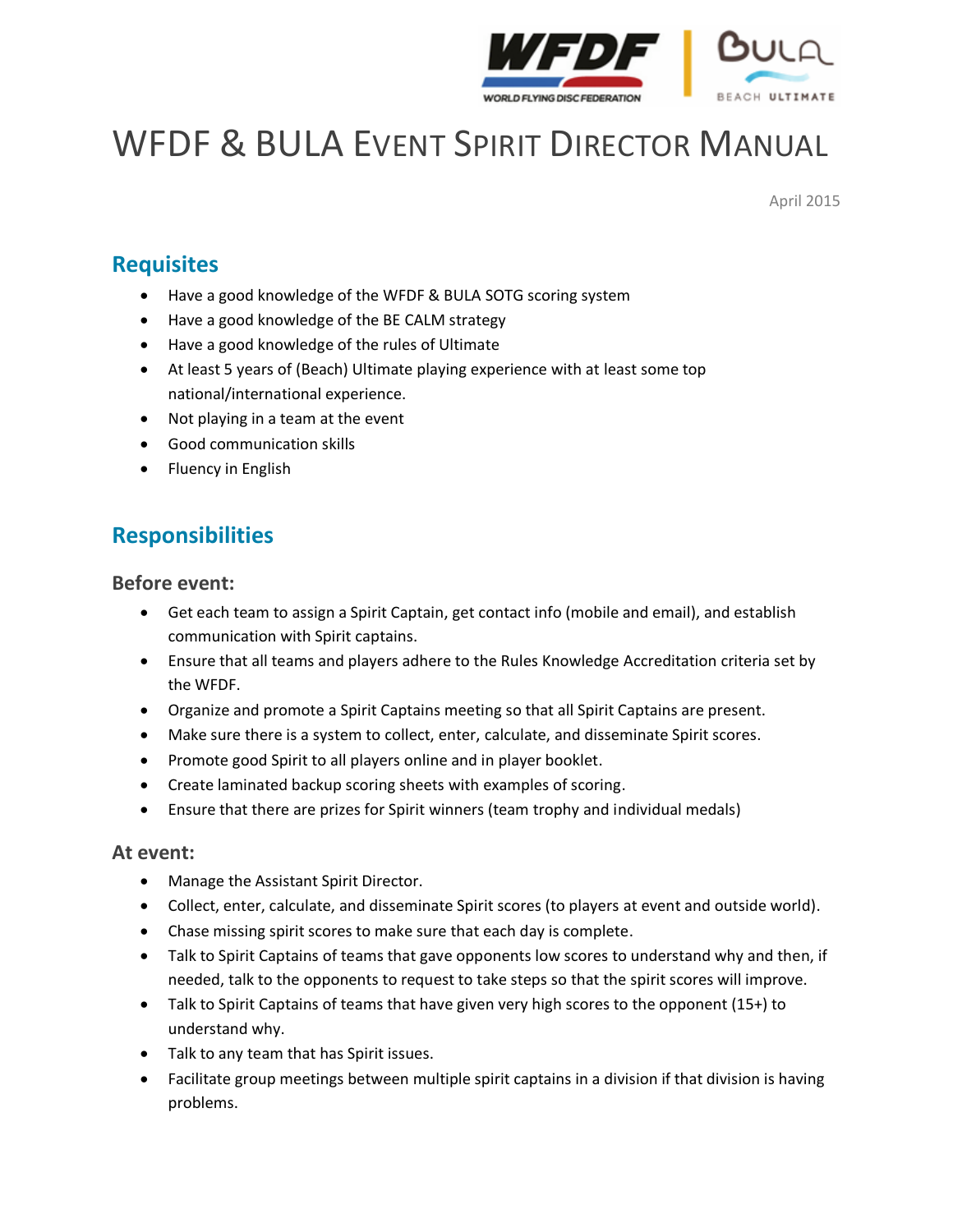

- Watch games where there may be problems, to investigate the behavior of a team, or if asked by a team for specific feedback.
- Daily meeting with the Tournament Rules Group and alert them if there is a team with issues.
- Award the Spirit prizes.

# **Tips**

As with most administrative jobs at large tournaments, the Spirit Director and his assistant(s) have a large logistical task. These tips may make the job easier.

## **Before event:**

- 12-8 weeks before event: ensure you have the email and mobile number of all spirit captains and possibly all captains (at the event, the spirit captains may not have access to email every day).
- Encourage teams to earn their accreditation as early as possible.
- Check all players' rules accreditation as early as possible, as it can be lengthy process.
- Also encourage the spirit captain to forward a link to the Spirit Scoring Sheet and Spirit Scoring Examples so that **all** players are familiar with it prior to the tournament.
- Remind spirit captains of the date and time of the spirit captains' meeting. Encourage them to come and meet you separately afterwards if they can't make the meeting for whatever reason.

## **At event:**

- Bring a reliable laptop (or two), ideally with an up-to-date version of Windows (for example, if using the Excel version of the scoring spreadsheet).
- Keep entered scores and feedback/notes well-organised and easily retrieved, as players may visit the "Spirit Booth" to query scores they were given or update scores as necessary.
	- o Eg One folder per division.
	- $\circ$  If using paper spirit entry forms, mark concerning scores with a highlighter pen and keep them prominent. Mark entered scores with a different colour.
	- o If using digital score submission, make a take-away list of teams to visit or investigate.
- Quick access to the schedule is important, to catch teams who need following up before/after their games (just before a warm-up might be suitable).
- At very large events, it might be necessary to send out "runner" volunteers to chase up teams who need to enter scores, or who need to be told to visit the spirit director.

## **Collecting and Displaying Scores:**

 **Recommendation**: keep spirit scores as transparent/accessible as possible to everyone throughout the event. This may allow a team that is not doing so well to adjust their behavior based on this feedback.